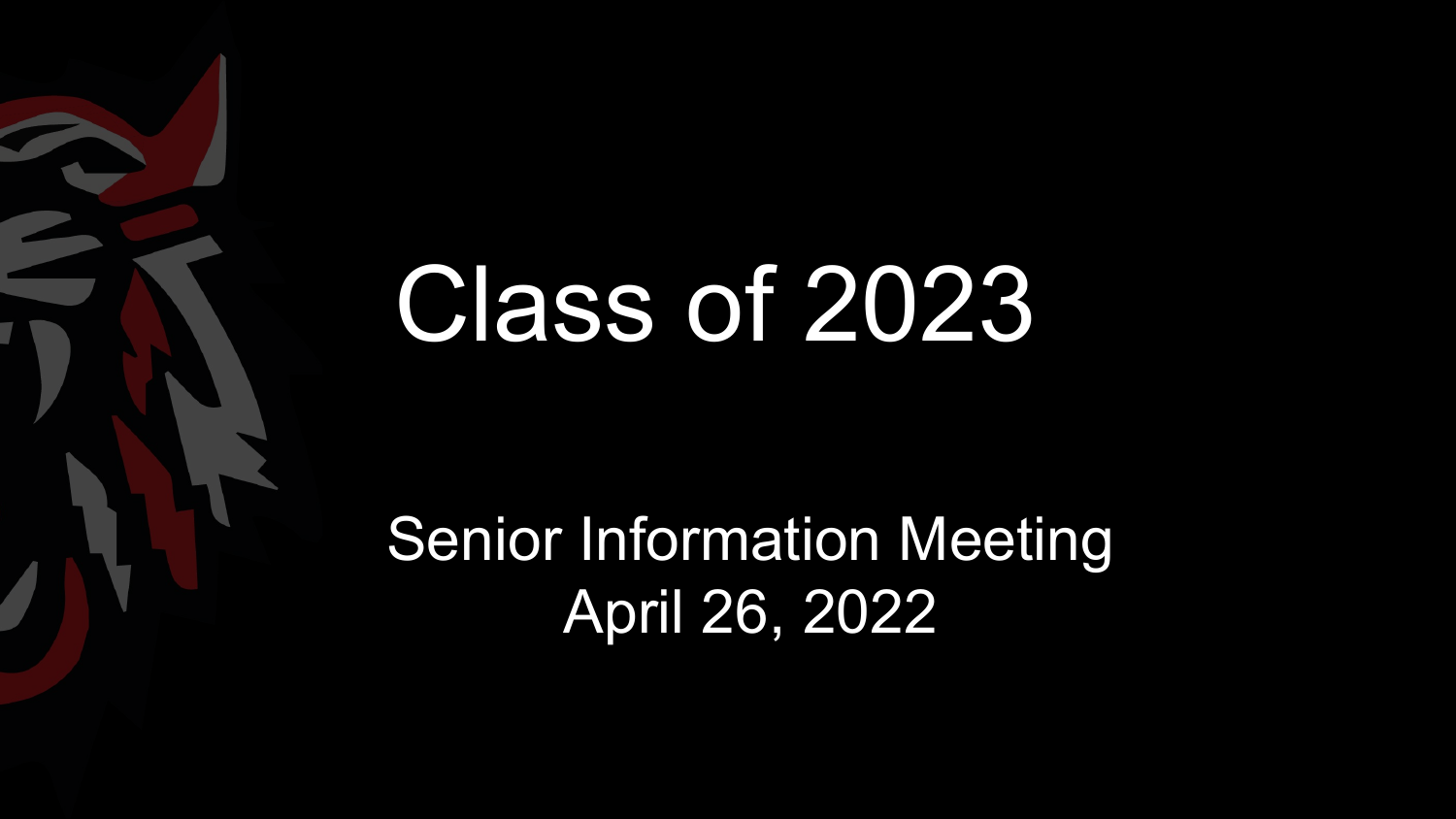### CONGRATULATIONS - YOU MADE IT!

### Keys To Success

- Get To Know Ms. West, Your Senior Sponsor
- Check Your Email Daily!!!
- Pay Attention to Deadlines It Can Really SAVE MONEY!
- Communicate Information With Your Parents
- Come to School EVERY DAY!
- Pass All Your Classes
- #RCHSChampionMindset

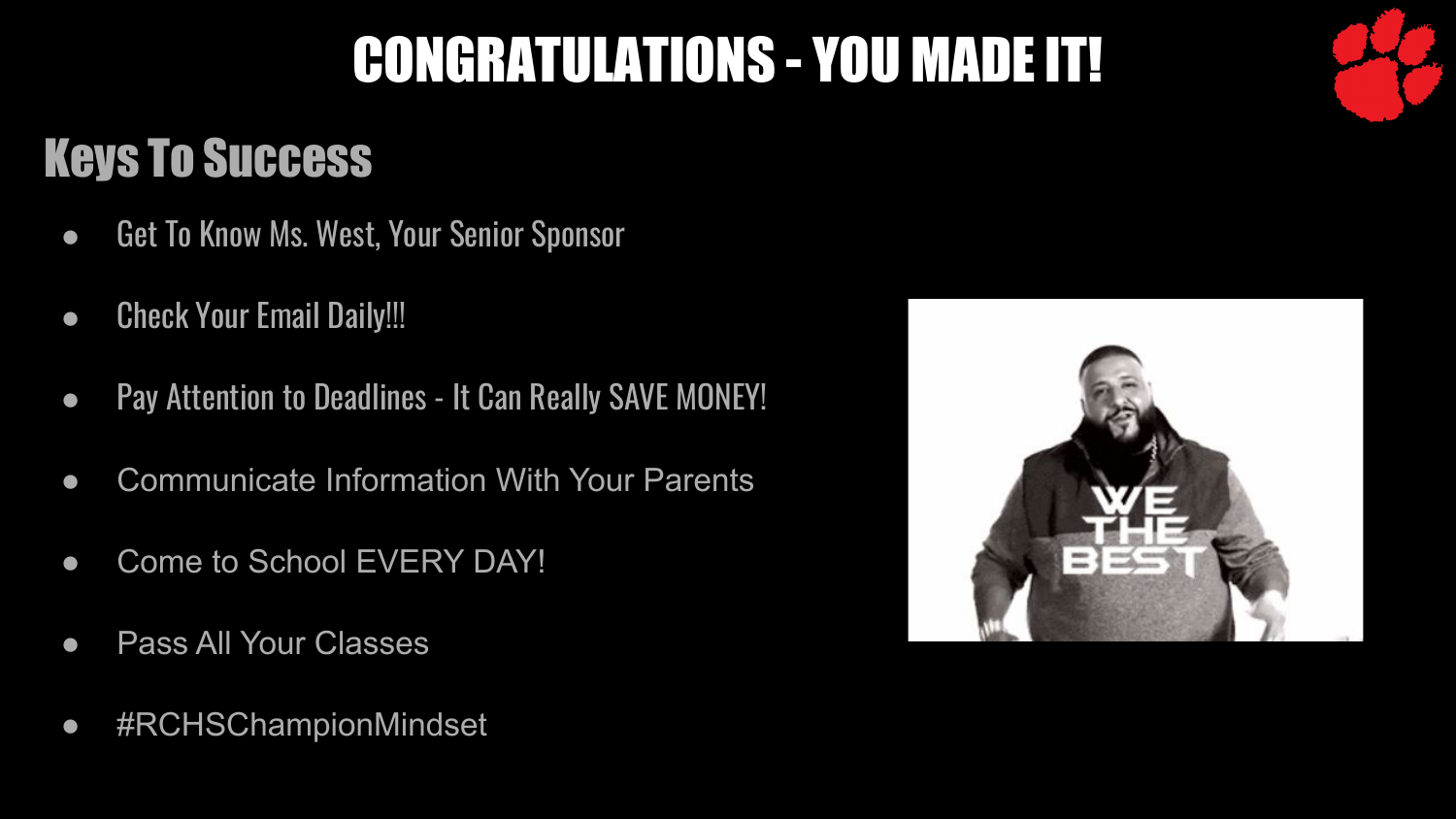### Important Senior Dates

**July 19, 2022 : Session 1:** Senior Pictures @ RCHS August 4 , 2022 : Session 2: Senior Pictures @ RCHS August 16-18, 2022 - Senior Superlative Voting August - Senior Dues Payment Opens (\$80) August - Prom Tickets Go On Sale (\$55) **October (TBD) - Senior Leadership Day October (TBD) - Senior Formals Makeup/ Re-takes** November 4th, 2022 - Casual Yearbook Photo Due (if

April 28, 2022 - Last Day to Buy Prom Tickets (\$90) April 29 2022 - Last Day to Pay Senior Dues (\$100) April 30, 2022 - Prom (Date Subject to Change) May 11, 2022 - Senior Scholarship Awards Night May 20, 2022 - Yearbook & Awards Day May 25, 2023 - Baccalaureate Service May 26, 2023 - Graduation Ceremony

December 16, 2022 - Senior Ads Due

not using CADY)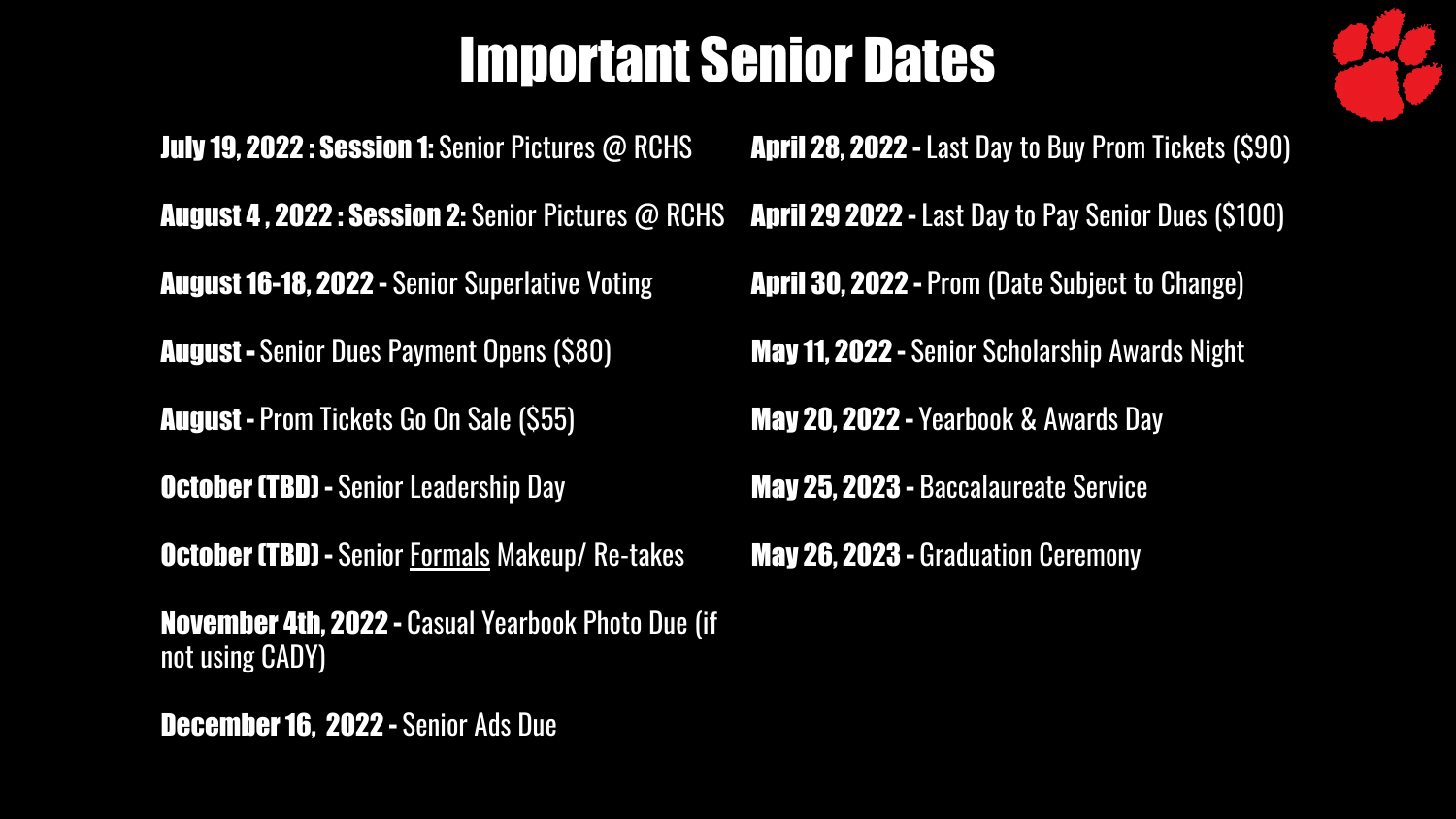# Senior Picture Information

- Cady Studios Schedule an Appointment Directly at www.Cadystudios.com
- On-Campus Photo Shoots July 19th & August 4th Appointment Required
- Alternative Photographers Casual Photos Only Must Be Submitted By November 4th
- Cady Studios casual & formal selections are due by November 4th



● Questions? Please See Ms. White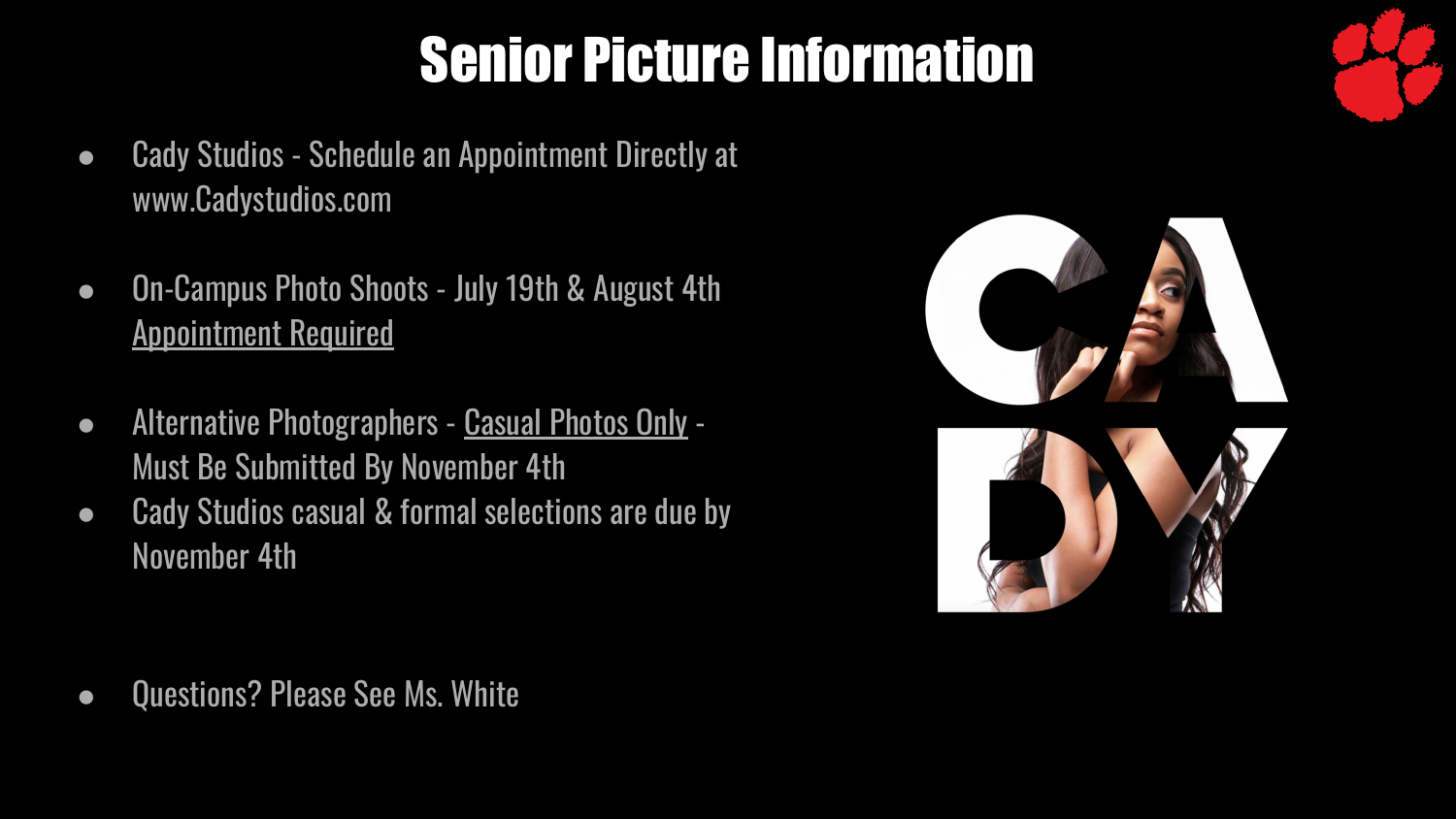### Senior Picture Information



#### Pre-Register For Additional Informaiton

- Go to www.home.cady.com
- Click "Seniors" Drop Down Box
- Click "Class of 2023"
- Fill Out Required Info @ Bottom of the Page
- Use personal email, so it is not blocked by the school's email filter.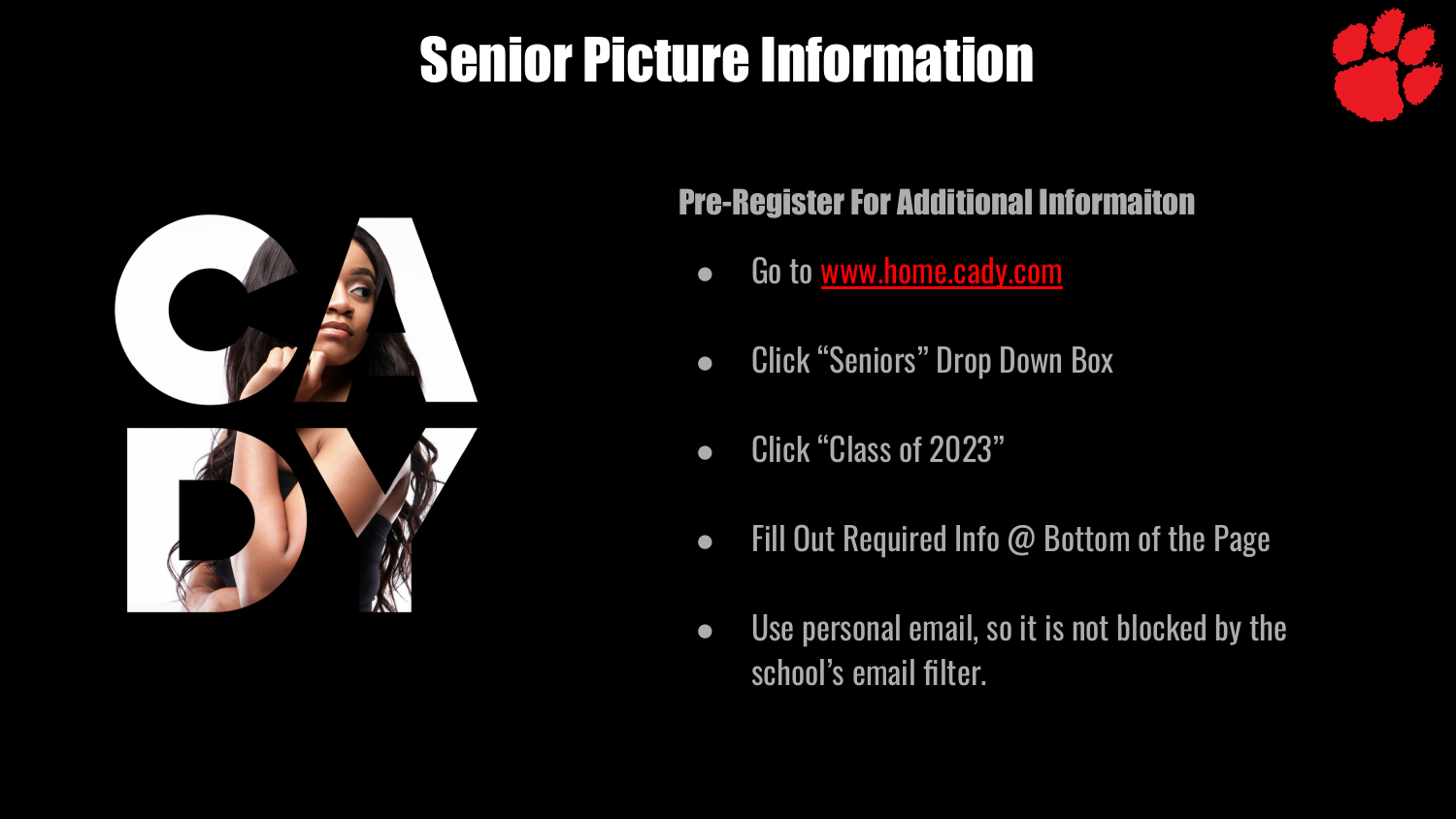### Senior Ad Information



- Due December 16, 2022 by 3:00 PM!  $\circ$  No late submissions
- Price Increases \$25 After October 31st
- Pictures Must Be Original (Not PDF, Photocopy, Etc…)
- Digital Photos Should Be Emailed To rchs\_yearbook@rabuncountyschools.org
- July- October 31st Full Page Color Ad = \$225
- $\frac{1}{2}$  Page Color Ad =  $\frac{1}{2}$  S145
- $\frac{1}{4}$  Page Color Ad =  $\frac{1}{4}$  S85
- $\frac{1}{8}$  Page Color Ad =  $\frac{1}{8}$

#### \*\*AD PURCHASES DO NOT INCLUDE A YEARBOOK, THIS IS A SEPARATE CHARGE.\*\*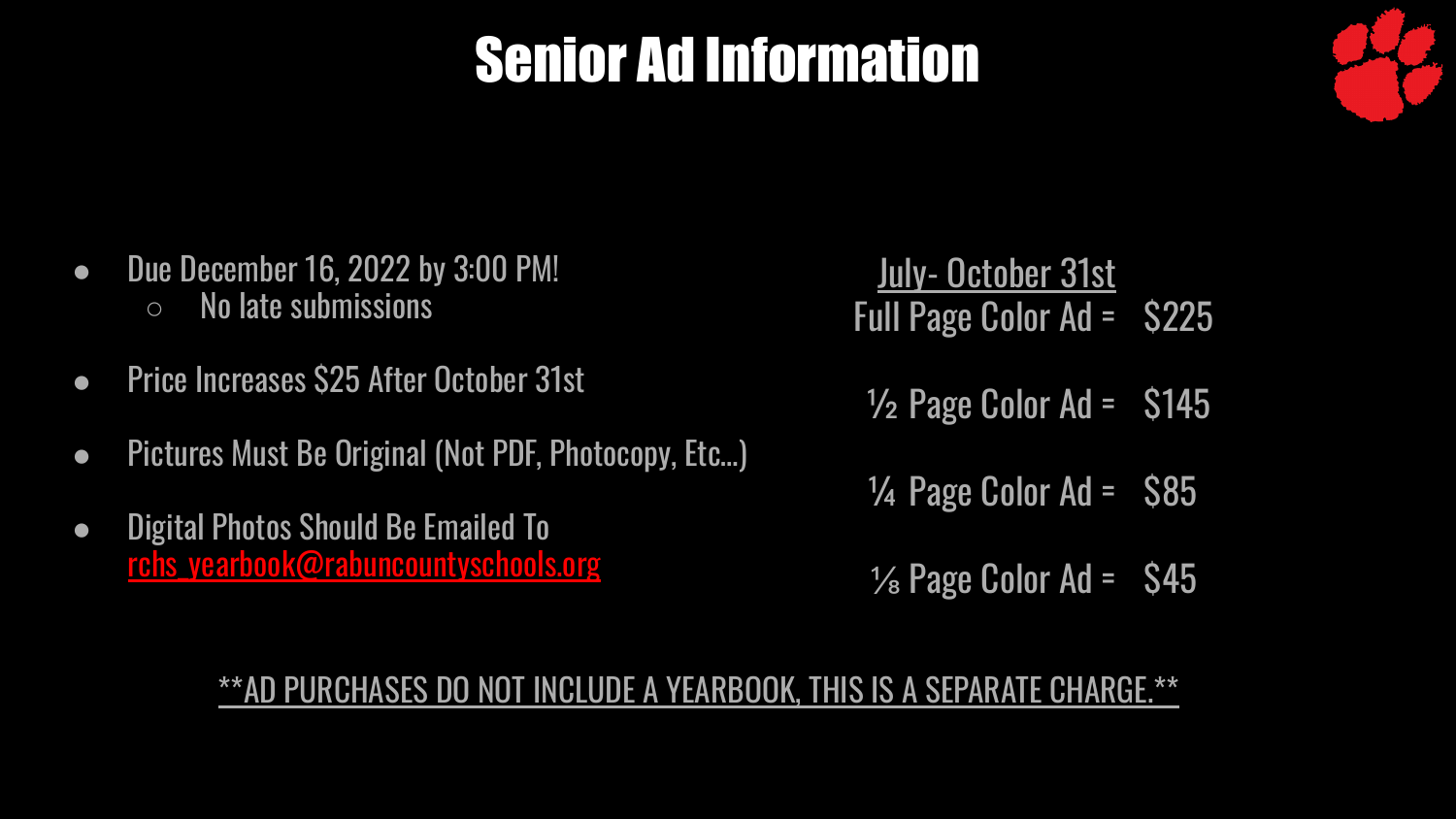# Class Ring Information

- Order At Lunch Tuesday, May 4
- Visit www.herffatlanta.com
- Click SHOP NOW & Enter School Name + Graduation Year
- Design Your Class Ring
- Call Herff Jones @ 770-795-1626 With Any **Questions**

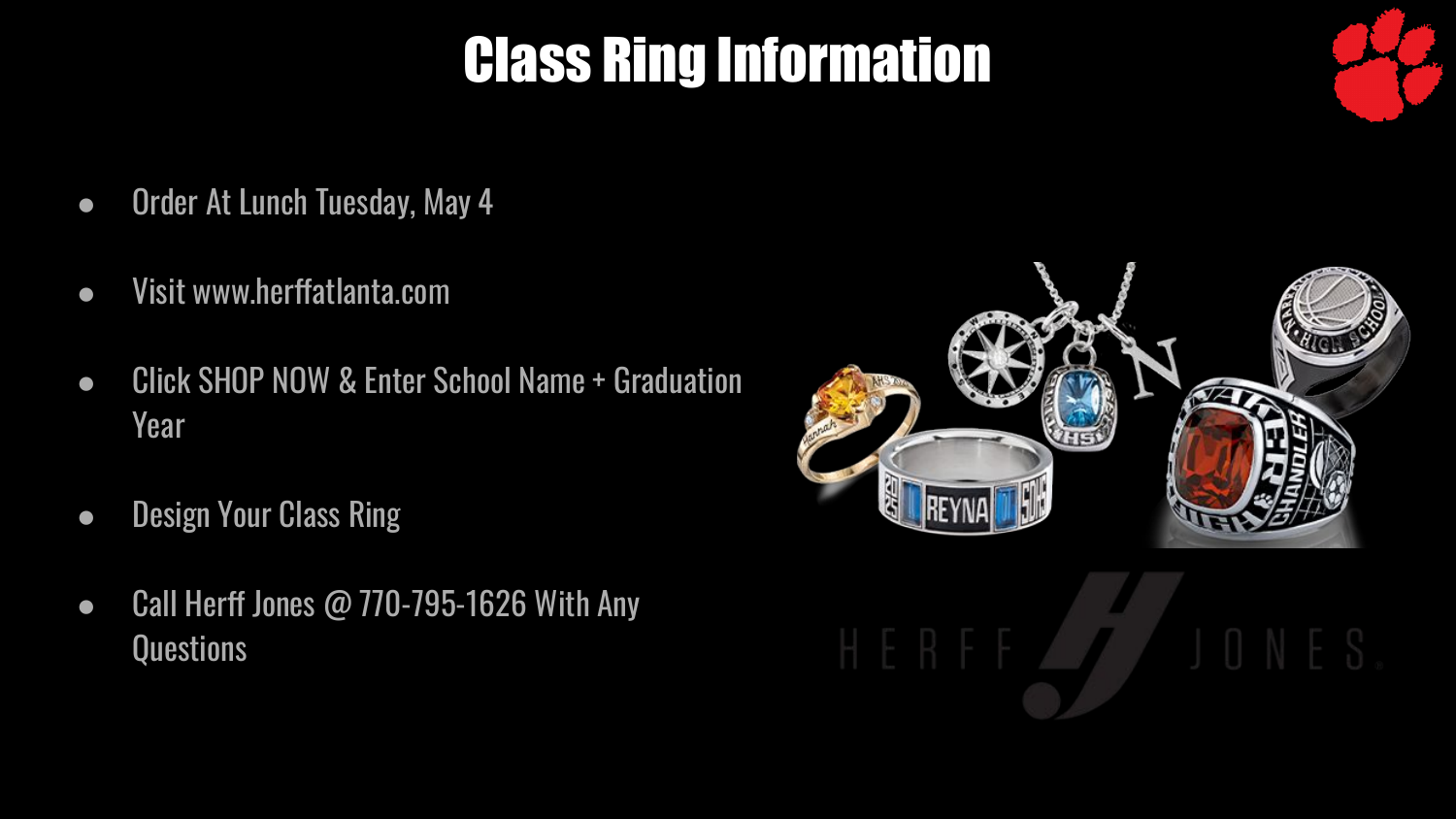### **Senior Dues**

- August September = \$80
- $\bullet$  October = \$85
- November = \$90
- December = \$95
- January April = \$100

"What's your favorite childhood memory?"

Me: Not paying bills